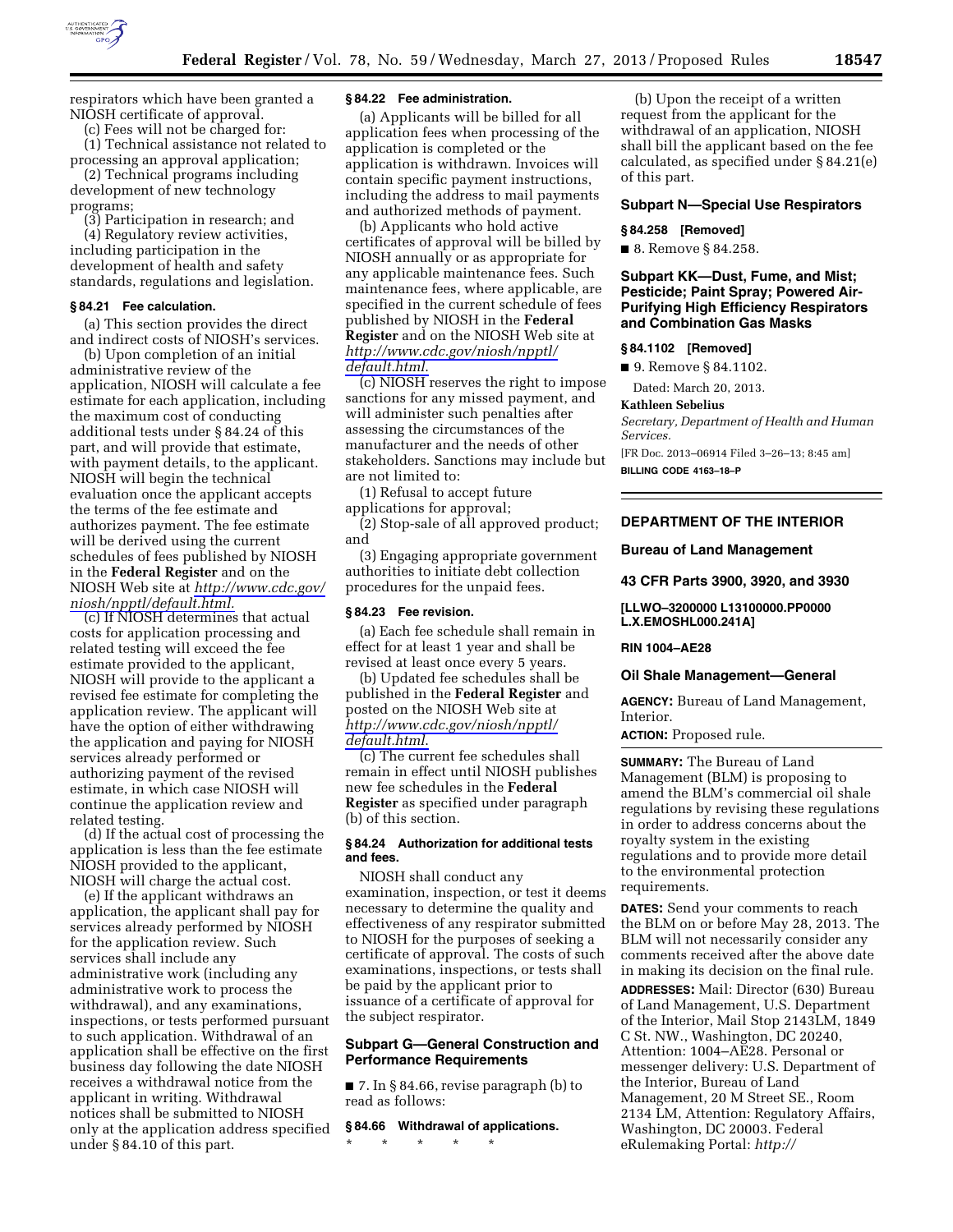*[www.regulations.gov](http://www.regulations.gov)*. Follow the instructions at this Web site.

#### **FOR FURTHER INFORMATION CONTACT:**

Mitchell Leverette, Chief, Division of Solid Minerals, at (202) 912–7113 for issues related to the BLM's commercial oil shale leasing program or Ian Senio, Chief, Division of Regulatory Affairs at (202) 912–7440 for regulatory process issues. Persons who use a

telecommunications device for the deaf (TDD) may call the Federal Information Relay Service at 1–800–877–8339, 24 hours a day, 7 days a week to contact the above individuals.

## **SUPPLEMENTARY INFORMATION:**

I. Public Comment Procedures

II. Background

III. Discussion of the Proposed Rule

IV. Procedural Matters

#### **I. Public Comment Procedures**

If you wish to comment, you may submit your comments by any one of several methods: You may mail comments to Director (630), Bureau of Land Management, U.S. Department of the Interior, Mail Stop 2143LM, 1849 C St. NW., Washington DC 20240, Attention: 1004–AE28. You may deliver comments to U.S. Department of the Interior, Bureau of Land Management, 20 M Street SE., Room 2134LM, Attention: Regulatory Affairs, Washington, DC 20003; or you may access and comment on the proposed rule at the Federal eRulemaking Portal by following the instructions at that site (see **ADDRESSES**). Written comments on the proposed rule should be specific, should be confined to issues pertinent to the proposed rule, and should explain the reason for any recommended change. Where possible, comments should reference the specific section or paragraph of the proposed rule that the comment is addressing. The BLM need not consider or include in the Administrative Record for the proposed rule comments that it receives after the close of the comment period (see **DATES**) or comments delivered to an address other than those listed above (see **ADDRESSES**). Comments, including names and street addresses of respondents, will be available for public review at the U.S. Department of the Interior, Bureau of Land Management, 20 M Street SE., Room 2134LM, Washington, DC 20003 during regular hours (7:45 a.m. to 4:15 p.m.) Monday through Friday, except holidays. They also will be available at the Federal eRulemaking Portal: *[http://](http://www.regulations.gov) [www.regulations.gov](http://www.regulations.gov)*. Follow the instructions at this Web site.

Before including your address, telephone number, email address, or other personal identifying information in your comment be advised that your entire comment—including your personal identifying information—may be made publicly available at any time. While you can ask us in your comment for the BLM to withhold your personal identifying information from public review, we cannot guarantee that we will be able to do so.

#### **II. Background**

## *Advance Notice of Proposed Rulemaking*

The BLM published in the **Federal Register** an advance notice of proposed rulemaking (ANPR) on August 25, 2006 (71 FR 50378). The ANPR requested public comments on key components to be considered in the development of a commercial oil shale leasing and development program. On September 26, 2006, the BLM published in the **Federal Register** a notice reopening and extending the comment period on the ANPR (71 FR 56085). The BLM received 48 comment letters on the ANPR and considered those comments in developing the proposed and final rules.

## *Proposed 2008 Rule*

On July 23, 2008, the BLM published in the **Federal Register** a proposed rule entitled Oil Shale Management— General (73 FR 42926). The comment period for the proposed rule closed on September 22, 2008. The BLM received over 75,000 comment letters on the proposed rule from individuals, Federal and state governments and agencies, interest groups, and industry representatives. The BLM considered those comments in developing the final rule.

## *Final 2008 Rule and This Proposal*

On November 18, 2008, the BLM published in the **Federal Register** the final oil shale regulations (73 FR 69414). The regulations were required by Section 369 of the Energy Policy Act of 2005 (42 U.S.C. 15927) (EPAct). Section 369 addresses oil shale development and directs the Secretary of the Interior (Secretary) to establish regulations for a commercial leasing program. The Mineral Leasing Act of 1920 (30 U.S.C. 241(a)) (MLA) also authorizes the BLM to lease oil shale resources on BLMmanaged public lands. Additional statutory authorities for the 2008 regulations and for the amendments proposed in this notice are:

(1) Section 32 of the Mineral Leasing Act of 1920 (30 U.S.C. 189);

(2) Section 10 of the Mineral Leasing Act for Acquired Lands of 1947 (30 U.S.C. 359); and

(3) Section 310 of the Federal Land Policy and Management Act (FLPMA) of 1976 (43 U.S.C. 1740).

For additional information on the ANPR, the 2008 proposed rule, and the final rule, please see the abovereferenced **Federal Register** notices.

After publication of the final rule in 2008, the regulations were challenged in Federal court. As part of the settlement agreement, the BLM agreed to propose certain revisions to the regulations, as presented below, relating to the royalty rate and other environmental protection requirements applicable to commercial oil shale leasing, in addition to clarifying certain other regulatory provisions. This proposed rule would revise the BLM's oil shale leasing regulations at 43 CFR parts 3900, 3920, and 3930.

## *Programmatic Environmental Impact Statement*

On November 28, 2008, the BLM published in the **Federal Register** a Notice of Availability of the Approved Resource Management Plan Amendments/Record of Decision (ROD) for Oil Shale and Tar Sands Resources to Address Land use Allocations in Colorado, Utah, and Wyoming and the Final Programmatic Environmental Impact Statement (EIS) (73 FR 72519). The amendments and ROD expanded the acreage potentially available for commercial tar-sands leasing and amended 10 Resource Management Plans (RMP) in Utah, Colorado, and Wyoming to make approximately 1.9 million acres of public lands potentially available for commercial oil shale development and 431,224 acres potentially available for tar sands leasing and development. The oil shale resources are found in the Piceance and Washakie Basins in Colorado, the Uintah Basin in Utah, and the Green River and Washakie Basins in Wyoming. The tar sands resources are found in certain sedimentary provinces in the Colorado Plateau in Utah.

The Programmatic EIS summarized information on oil shale and tar sands technologies and their potential environmental and socio-economic impacts, along with potential mitigating measures that would be evaluated and applied when subsequent site-specific National Environmental Policy Act (NEPA) analysis is undertaken for lease issuance or project approval.

Concurrently with its review of the 2008 final oil shale regulations, the BLM has undertaken a new public planning process related to oil shale and tar sands. Specifically, on April 14, 2011, the BLM published in the **Federal Register** a Notice of Intent to Prepare a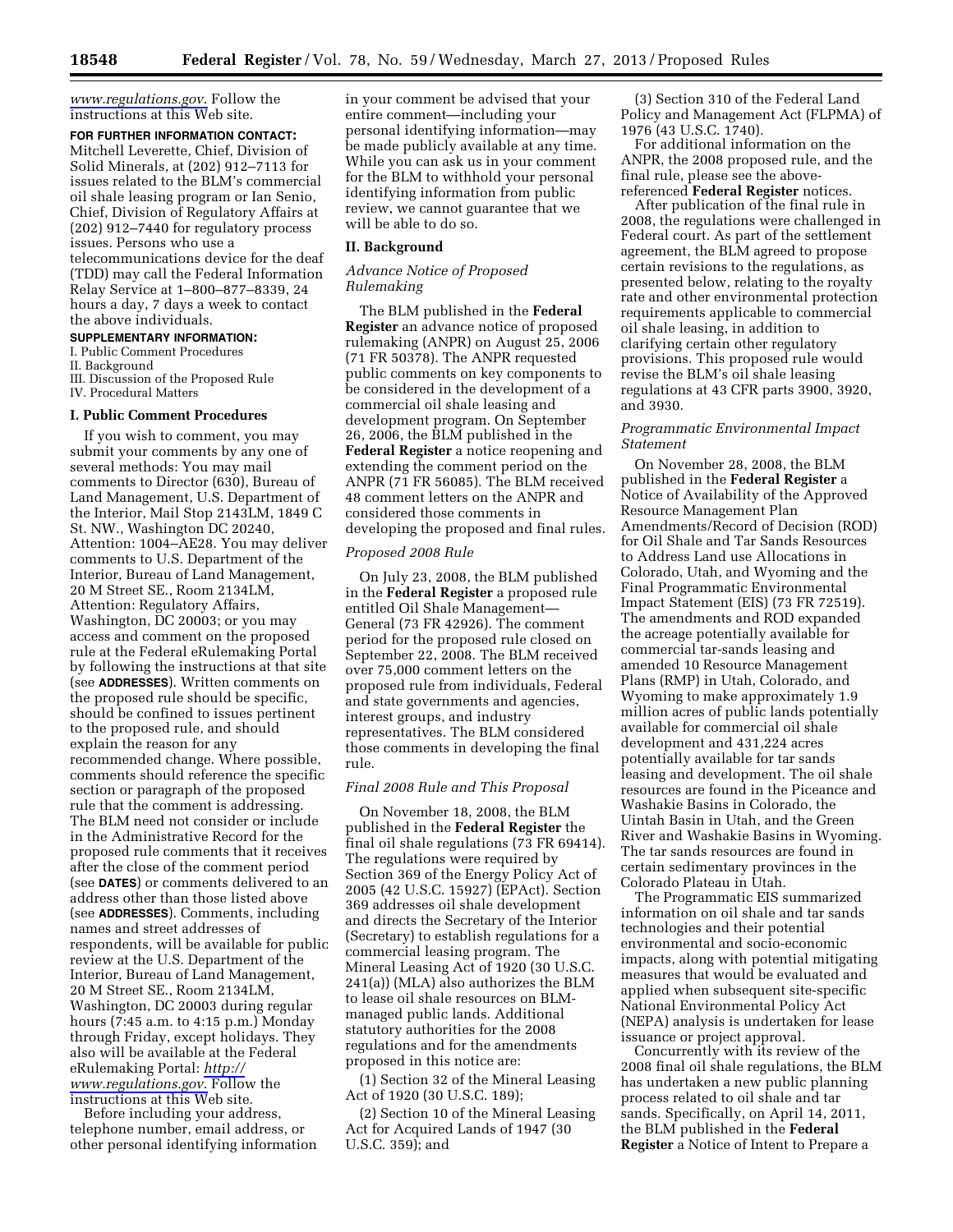Programmatic Environmental Impact Statement (EIS) and Possible Land Use Plan Amendments for Allocation of Oil Shale and Tar Sands Resources on Lands Administered by the BLM in Colorado, Utah, and Wyoming (76 FR 21003). On February 6, 2012, the BLM published in the **Federal Register** a Notice of Availability of the Draft Programmatic Environmental Impact Statement for Allocation of Oil Shale and Tar Sands Resources on Lands Administered by the Bureau of Land Management in Colorado, Utah, and Wyoming (77 FR 5833). In addition to announcing the opening of the 90-day comment period, the notice provided background information on the Draft Programmatic EIS and stated that the BLM planned to hold public meetings to provide an overview of the Draft Programmatic EIS, respond to questions, and take written comments.

The BLM held Open House meetings during March 2012 to provide additional information on the Draft PEIS. During the comment period that closed on May 4, 2012, approximately 160,000 comment letters were received. Comments on the Draft PEIS received from the public and cooperating agencies, other federal agencies, as well as internal BLM review, were considered and incorporated, as appropriate, into the proposed plan amendments. The proposed plan amendments in the Final EIS would revise the current land use plans in the study area, which describe land allocations analyzed in the 2008 PEIS and approved in the subsequent Record of Decision.

The BLM published the notice of availability of the Final PEIS on November 9, 2012. This began both the 30-day protest period, which ended December 10, 2012, and the 60-day Governor's Consistency Review, which ended January 9, 2013.

The BLM received seventeen protest letters, including 1 from the State of Utah, 5 from county governments, 6 from industry-affiliated groups or companies, and 5 from environmental groups. Major protest issues raised by government and industry interests relate to: the rationale and need for revising decisions of the 2008 PEIS; the proposed reduction in the amount of lands available for leasing; the proposed requirement for Research, Development, and Demonstration (R, D and D) before issuance of commercial leases; the consideration of lands with wilderness characteristics; the consideration of sage-grouse habitat inventories and related State policies; and the consideration of new oil shale technologies in the PEIS analysis.

Major protest issues raised by environmental groups relate to the adequacy of the NEPA analysis, particularly impacts related to climate change, air quality, cultural resources, water resources, and cumulative impacts.

The BLM answered the protests on March 23, 2013 and responded to the Governor's Consistency Review letters on February 6, 2013. The Record of Decision (ROD) was signed on February 22, 2013.

# *Oil Shale Research, Development, and Demonstration (R, D and D) Program*

# First Round

The BLM's Oil Shale R, D and D program began on June 9, 2005, with a call for nominations published in the **Federal Register** (70 FR 33753). The BLM received 20 nominations and after intense review, six tracts of 160 acres each were determined to be suitable for R, D and D. These six tracts were evaluated under NEPA. On January 1, 2007, five R, D and D leases were issued in Colorado and on July 1, 2007, one lease was issued for BLM lands in Utah. These were the first R, D and D leases issued for public lands and the first Federal oil shale leases issued in 35 years. Most of the six leases are currently in various stages of testing and research for the potential production of oil shale resources.

## Second Round

On November 3, 2009, the BLM published a Notice in the **Federal Register** (74 FR 56867) calling for nominations for a second round of oil shale R, D and D leasing. The BLM received three nominations—two in Colorado and one in Utah. The three nominations were reviewed by an Interdisciplinary Review team to determine the:

(1) Potential for the proposal to advance the knowledge of effective technology;

(2) Economic viability of the applicant; and

(3) Means of managing the environmental effects of the proposed oil shale technology.

The Interdisciplinary Review Team found that all three nominations adequately addressed the evaluation criteria, and, on October 19, 2010, the proponents were notified that their nominations would be forwarded for NEPA review. The two Colorado tracts were evaluated under NEPA and leases were issued effective December 1, 2012. The Utah nomination was canceled and the case closed on December 7, 2012, because the proponent failed to initiate the NEPA process.

#### **III. Discussion of the Proposed Rule**

This proposed rule provides the BLM with an opportunity to reconsider certain portions of the 2008 regulations, which were challenged in Federal court. As part of the settlement agreement, the BLM agreed to propose specific revisions to the 2008 regulations, as presented below, to address the royalty rate and certain environmental protection requirements applicable to commercial oil shale leasing.

In this rulemaking proceeding, the BLM will consider several options for amending the current royalty rates for commercial oil shale production. The BLM will particularly consider whether a single royalty rate or rate structure should be set in advance in regulation to provide greater certainty to potential lessees or whether some administrative flexibility may be retained to make adjustments to royalty terms after more is known about the costs and resource impacts associated with emerging oil shale technologies, whether future applications to lease should include specified resource-protection plans, and whether other aspects of the regulations should be clarified.

The proposed revisions are intended to clarify specific provisions, to ensure that the royalty rate provides a fair return to the American taxpayer while encouraging the development of Federal oil shale resources, and that adequate measures are in place to protect the environment.

## *Section 3903.52 Production royalties*

The Energy Policy Act of 2005 (Section 369(o)) directs the agency to establish royalties and other payments for oil shale leases that ''shall

(1) Encourage development of the oil shale and tar sands resources; and

(2) Ensure a fair return to the United States.''

The BLM extensively discussed the issue of the royalty rates for commercial oil shale production in the preamble to the 2008 oil shale rules. See 73 FR at 69419–69429. Those rules, which are currently in effect, set the royalty rate at 5 percent for the first 5 years of commercial production and increases it by 1 percent each year starting with the sixth year of commercial production, reaching a maximum royalty rate of 12 1⁄2 percent in the thirteenth year of commercial production.

Notwithstanding the 2008 analysis, there are some concerns that cause the BLM to revisit the issue. On the one hand, the Federal lands open for oil shale leasing in Colorado, Utah, and Wyoming have, in many locations, vast quantities of oil shale per surface acre.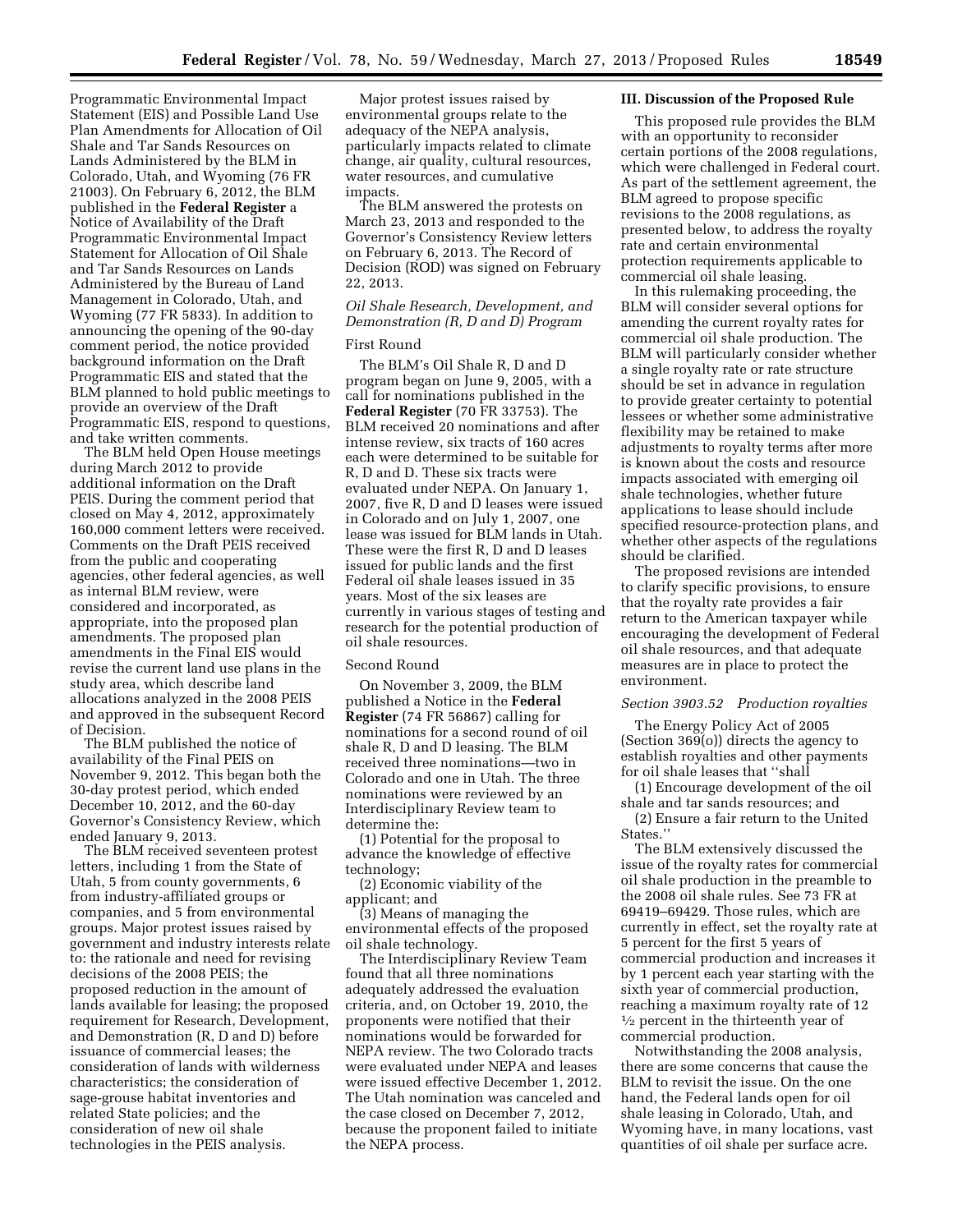If the royalty rates were set too low and the industry were to develop a highly efficient technology, then there could be immense private profits from Federal oil shale leases without a fair return to the American people.

On the other hand, as has been previously explained, oil shale is a class of rocks such as marlstone containing not oil, but kerogen. See 73 FR 69414. Oil shale is not like any of the shales or ''tight'' formations found in many parts of the United States that contain oil or gas that can be produced by hydraulic fracturing. All known technologies to convert the kerogen to liquid hydrocarbons require significant amounts of energy. Thus, there is a reasonable likelihood that developers will continue to view commercial oil shale production as a more expensive prospect than competing conventional oil and gas projects. If the royalty rates are set too high, they could discourage development of the oil shale resources.

None of the R, D and D leases issued in 2006 and 2007 have yet demonstrated a commercially viable technology. The recently issued R, D and D leases are probably years away from demonstrating technologies. Although there are entities conducting various types of activities on other oil shale lands in the United States, the BLM does not have data showing that oil shale development is commercially viable at this time. Thus, even though the existing royalty rates might be appropriate for the oil shale industry when it comes into being, at present the BLM is faced with uncertainty.

Pursuant to the settlement agreement, the BLM is proposing to remove the royalty rates currently in section 3903.52(b). Additionally, the BLM is proposing that the royalty rate will be set by the BLM in the notice of sale or, for R, D and D conversion, it will be established by the Secretary of the Interior. The BLM has not yet made a decision on what would replace the current rule's royalty rates, but rather is seeking comment on several different options as set forth below.

Option 1. Invite Comment on Proposed Lease Terms in a Proposed Notice of Lease Sale

Under this option, the BLM would first publish a proposed notice of sale or conversion to a commercial lease for a period of not less than 30 days. That proposed notice would include all proposed lease terms and stipulations, including proposed royalty and rental rates. It also would include an explanation of how the BLM determined the proposed royalty rate. This would give interested parties and the public an

opportunity to comment on all the proposed terms, including the proposed royalty rate. Under this option and so as to allow adequate time for both comment and consideration of the comments, the BLM would amend Section 3924.5 to require at least 60 days between publication of the proposed notice of sale and the notice of sale.

Option 2. Invite Public Comment Using Coal Lease Sale Process

As an alternative to publishing a proposed notice of sale, the BLM specifically seeks comments on a possible alternative procedure that would be modeled after a provision in the Federal coal leasing regulations at 43 CFR 3422.1. Instead of publishing a proposed notice of sale, the BLM would, at least 30 days before the notice of sale, solicit public comment on the fair market value of, and expected recovery from, the oil shale lands proposed to be offered for lease and on what royalty rate and other lease terms or stipulations commenters believe should be required. The authorized officer would prepare a report evaluating the comments and containing his or her recommendations for the minimum bid and for the royalty rate and other lease terms to be included in the leases offered.

Option 3. Sliding Scale Royalty Based on the Market Prices of Oil and Gas

In the 2008 proposed oil shale rule, the BLM considered and sought comment on a sliding scale royalty. That approach was not adopted in the final 2008 rule, but in light of the need to reconsider the existing royalty rates under the terms of the settlement, we would like to reconsider this option and are seeking public comment on the best approach to implementing a sliding scale royalty structure.

Although the BLM has expressed concerns in the past about the complexity of administering certain sliding scale royalty proposals, we recognize that a sliding scale royalty could prove useful in meeting the dual goals of encouraging production and ensuring a fair return to taxpayers from future oil shale development.

One of the concerns that has been expressed regarding oil shale development is that potential oil shale developers may be reluctant to make the large upfront investments required for commercial operations if they believe there is a chance that crude oil prices might drop in the future below the point at which oil shale production would be profitable (i.e., competitive with conventional oil production). A sliding

scale royalty system could allow the government to at least partially mitigate this development risk by providing for a lower royalty rate if crude oil prices fall below a certain price threshold.

The basic concept is that in return for the government accepting a greater share of the price risk that an operator faces when prices are low (in the form of a lower royalty), the government would receive a greater share of the rewards (through a higher royalty) when prices are high.

The BLM has not decided on the specific parameters of a sliding scale royalty system, but is considering a simplified two- or three-tiered system based on the current royalty rates already in effect for conventional fuel minerals. The applicable royalty rate would be determined based on market prices of competing products (e.g., crude oil and natural gas) over a certain time period. In a two-tiered system, if prices remain below a certain point during the applicable period, the royalty rate on oil shale products would be the lower of two options. If prices are above that range for the period, a higher royalty would be charged. In a threetiered system, a third royalty rate would apply if prices rise above a second price threshold during the applicable period.

The BLM seeks comment on the specific parameters that could be applied to a sliding scale royalty system, should the BLM choose to adopt such a system in the final rule. More specifically, the BLM would like feedback on the following questions:

1. Should a sliding scale system include two or three tiers? What would be appropriate royalty rates under a two-tiered system recognizing the dual goals of encouraging production and achieving a fair return to the government? What rates would be appropriate for a three-tier system?

2. What are appropriate price thresholds to apply to each tier? Should the thresholds be fixed (in real dollar terms), or should they float relative to a published index?

3. Should the sliding scale apply to all products, or should nonfuel products pay a traditional flat rate?

4. Are there other ways to simplify a sliding scale royalty system so as to reduce the administrative costs for the BLM, the Office of Natural Resources Revenue, and producers while still providing a reasonable assurance that the public is receiving its fair share of revenue from production?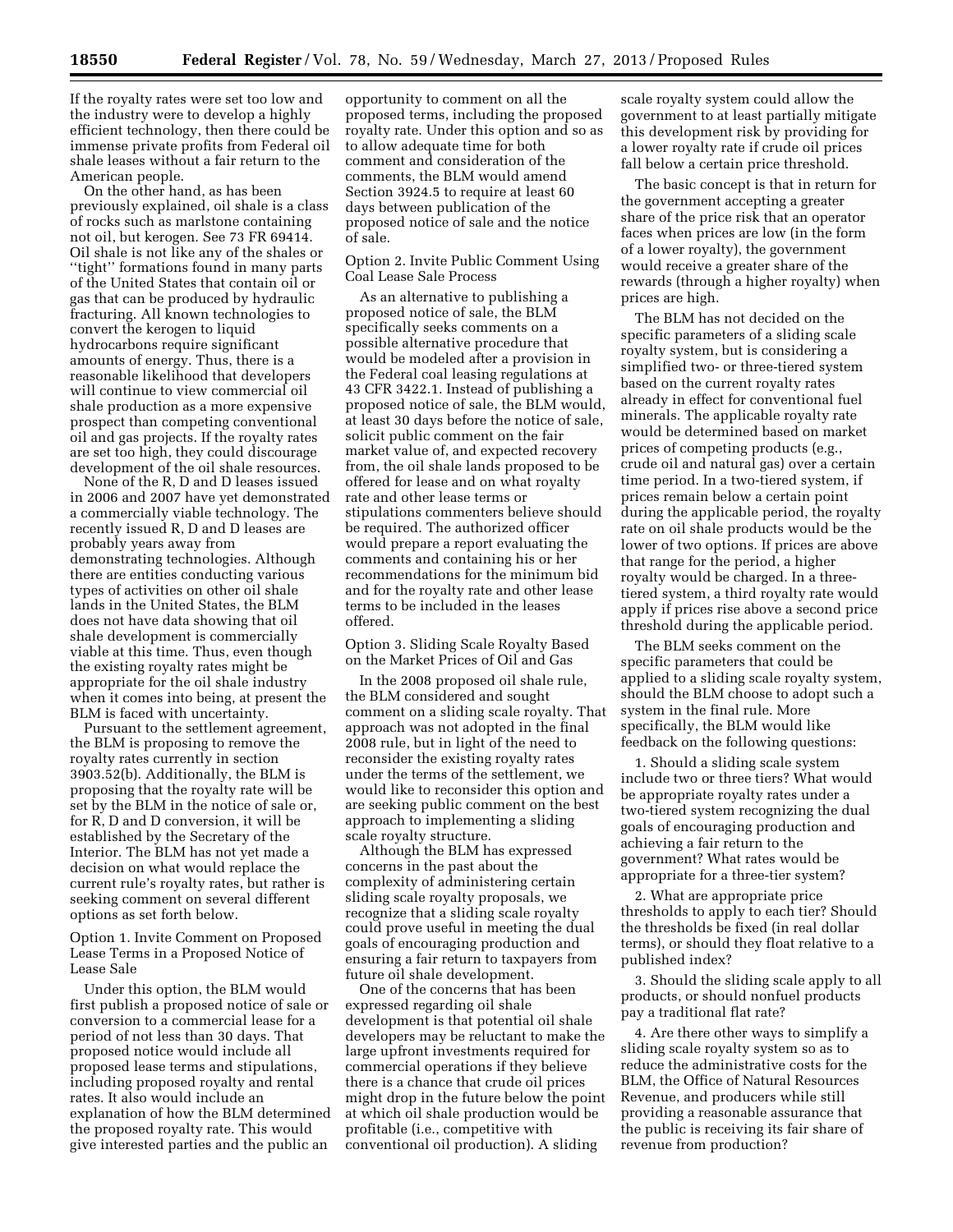Option 4. Establish a Minimum Royalty of 12.5% in Regulation, With Secretarial Flexibility To Establish a Higher Rate Later

Under this option, a minimum royalty of 12.5% would be established to address concerns about the existing rate and implement the terms of the settlement agreement. The minimum royalty rate at 12.5%, the same rate as currently applied in the BLM's oil and gas program, is being considered as it is contemplated that the primary products produced from oil shale will compete directly with those from onshore oil and gas production. However, the Secretary would have the authority to establish a higher rate, if determined to be appropriate, without completing a new rulemaking. This option would provide flexibility for the Secretary to adapt and respond accordingly to new information, such as emerging oil shale technologies and future oil shale production cost information, and changes to the price of this commodity, in order to help assure a fair return to the United States. Establishing a minimum royalty would be consistent with how other conventional fuels (e.g., oil, gas, and coal) are treated under existing statutes and regulations.

In order to promote transparency in connection with the proposed change to allow a higher royalty rate to be established at a later time, the BLM would add a requirement to first publish a proposed notice of sale. That proposed notice would include all proposed lease terms and stipulations, including proposed royalty and rental rates. It also would include an explanation of how the BLM determined the proposed royalty rate.

The notice would invite comment on the proposed lease terms for a period of not less than 30 days. This would give interested parties and the public an opportunity to comment on all the proposed terms, including the proposed royalty rate. So as to allow adequate time for both comment and consideration of the comments, the BLM would require at least 60 days between publication of the proposed notice of sale and the notice of sale.

The BLM also invites comments on variations of the aforementioned options, including setting a minimum royalty rate as part of options 1 and 2 or not setting a minimum royalty rate, as well as any other royalty systems rates that would meet the dual requirements of the EPAct to encourage production and ensure a fair return to the public. Comments with technical economic data and analysis would be most useful. The final rule will include

a royalty provision that will be informed by public comments the BLM receives as a result of this proposed rule.

## *Section 3925.10 Award of Lease*

Section 3925.10(a) currently provides that a lease will be awarded to the qualified bidder submitting the highest bid that meets or exceeds the BLM's estimate of fair market value (FMV). The section would be revised by substituting the word ''may'' for the word ''will'' in the first sentence to clarify that issuing a lease is a discretionary action on the part of the BLM, rather than mandatory. In the case of a competitive lease sale, the BLM may award a lease to the highest qualified bidder, but has no obligation to do so (see 30 U.S.C.  $241(a)(1)$ .

Paragraph (a) would also be revised to add that the BLM would not issue a commercial lease unless it determines that oil shale operations could occur without unacceptable environmental risk (UER). This proposal is one of those required by the settlement agreement. Conditioning the issuance of a commercial oil shale lease on the BLM's determination that operations could occur without UER would add a new standard for lease issuance. The paragraph would also be revised to add the requirement that commercial oil shale leases would be issued only under the procedures in 43 CFR part 3900.

In addition, the BLM proposes to employ the UER standard in the context of approval of a Plan of Development (POD), as described in section 3931.10(e), as well as in the context of conversion of an R, D and D lease to commercial operations, as described in section 3926.10(c)(6).

The MLA grants the Secretary, as the Federal land manager, wide latitude in decision making with regard to all leasable minerals. Under the MLA, the decision to withhold issuance of a minerals lease is discretionary, and need not be based upon any particular standard contained in the regulations. Under FLPMA section 302(b), the general environmental standard for managing the public lands is the prevention of unnecessary or undue degradation (UUD). The UER standard proposed in this rule would be one basis for exercising the Secretary's statutory discretion under the MLA and would be in addition to the UUD standard. It would not, however, be the only possible basis for withholding lease issuance, because the Secretary continues to retain his statutory discretion in awarding new leases.

The proposed UER standard should not be confused with assessment or regulation of environmental risk by any other agency, acting under any other statutory or regulatory authority. For instance, the public might be most familiar with the risk assessments that provide the framework for human health and ecosystem health evaluations developed by the Environmental Protection Agency (EPA) under laws that govern hazardous or toxic substances. Such risk assessments characterize the probability of adverse effects from exposure to environmental stressors and differ from the proposed UER standard in that they are quantitative characterizations derived from scientific processes that use statistical and biological models to calculate numerical estimates of ecological and health risks. *See* Office of Emergency and Remedial Response, U.S. EPA, *Risk Assessment Guidance for Superfund Volume I Human Health Evaluation Manual (Part A) Interim Final* (EPA/540/1–89/002) (1989). Available at *[http://www.epa.gov/oswer/](http://www.epa.gov/oswer/riskassessment/ragsa/index.htm)  [riskassessment/ragsa/index.htm](http://www.epa.gov/oswer/riskassessment/ragsa/index.htm)*. These types of risk assessments are required under environmental statutes such as the Resource Conservation and Recovery Act of 1976, as amended (RCRA), 42 U.S.C. 6901 *et seq.,* and the Comprehensive Environmental Response Compensation and Liability Act/Superfund Amendments and Reauthorization Act (CERCLA/SARA), 42 U.S.C. 9601 *et seq.,* where they are used to characterize the current and potential threats to human health and the environment from potentially hazardous or toxic substances. *See* e.g., CERCLA/SARA Sections 104, 105(a)(2), 121(b)–(d); 40 CFR 300; EPA, *RCRA Risk Assessment. [http://www.epa.gov/oswer/](http://www.epa.gov/oswer/riskassessment/risk_rcra.htm) [riskassessment/risk](http://www.epa.gov/oswer/riskassessment/risk_rcra.htm)*\_*rcra.htm.* Agencies such as the Agency for Toxic Substances and Disease Registry, within the Department of Health and Human Services, as well as the Occupational Safety and Health Administration employ a similar approach with respect to the potentially hazardous or toxic substances whose use and/or regulation is within their purview.

The BLM's implementation of the UER standard in the management of oil shale resources, if adopted, is likely to evolve with its application, but in no event does the BLM intend to impose upon itself the requirement to perform a quantitative risk assessment, as a threshold to exercising its discretion. A quantitative risk analysis under the proposed UER standard could be difficult in the context of decisions on leasing and development where pertinent data and information about potentially catastrophic events and/or the risk of occurrence would not likely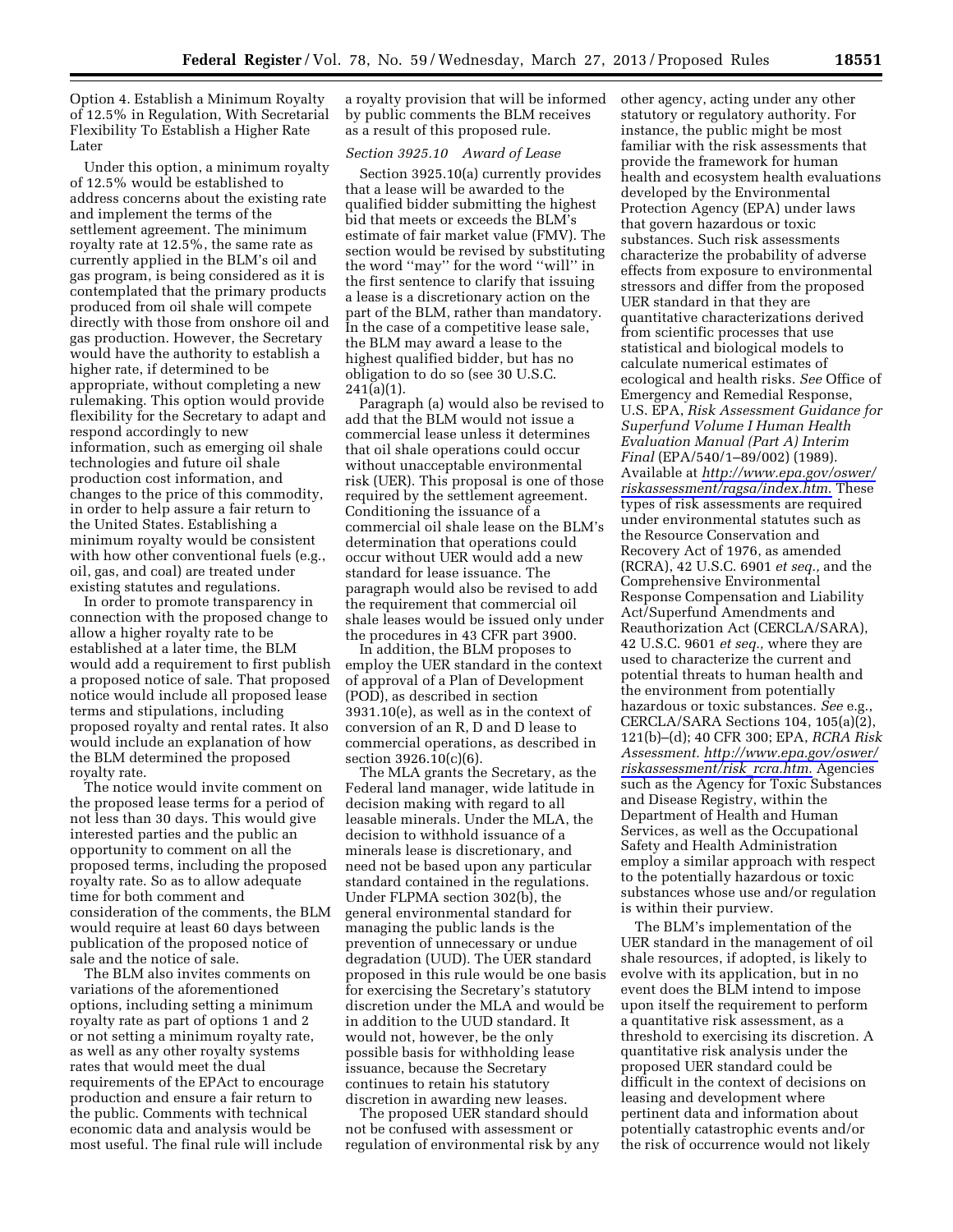be reasonably available. Because of the nascent character of the oil shale industry and the diverse nature of possible environmental concerns associated with particular oil shale mining operations, risk assessments the BLM would prepare are likely to be qualitative, and involve uncertainty to a greater degree than those developed by EPA with respect to specific hazardous or toxic substances. To assist it in making its determination, the BLM intends that the proponent of a commercial lease demonstrate that future operations would likely occur without UER and that appropriate mitigation would be available to assure that the possible environmental risks remain low.

As an alternative to the proposed UER standard, the BLM also specifically requests comments on whether ''unacceptable environmental consequences'' (UEC) might be a more appropriate standard for issuance of commercial leases in proposed section 3925.10(a), for conversion of R, D and D leases in section 3926.10, and for approval of plans of development in section 3931.10. The standard for conversion in the eight existing R, D and D leases is that commercial operations can occur without UEC. That language originates with a Federal Court of Appeals decision concerning NEPA. See *Sierra Club* v. *Peterson,* 717 F.2d 1409, 1415 (D.C. Cir. 1983). However, while the BLM considers the environmental consequences of its proposed actions, UEC has not been defined or employed as a standard for decision-making by the BLM. It should be noted here that the UEC standard in R, D and D leases would not be interpreted to require the BLM, before it could deny a lease conversion or disapprove a Plan of Development (POD), or condition its approval, to prove that unacceptable consequences would ''with certainty'' occur. Rather than imposing a burden upon the BLM to establish a proposition, the alternative proposal would require the applicant for a lease conversion or POD approval to demonstrate that the proposed operations associated with the lease or plan would not likely result in UEC.

To assist in our decision making, the BLM also invites comment on whether, if UEC were to be adopted as the regulatory standard in lieu of UER, ''environmental consequences'' should be construed consistently with the regulations implementing NEPA and be limited to impacts which are reasonably foreseeable. In addition, we invite comment on whether, if UEC were to be the regulatory standard, ''environmental consequences'' should be construed

consistently with the regulations implementing NEPA to include reasonably foreseeable impacts that ''have catastrophic consequences, even if their probability of occurrence is low, provided that the analysis of the impacts is supported by credible scientific evidence, is not based on pure conjecture, and is within the rule of reason.'' (See 40 CFR 1502.22(b)).

The BLM's review under either UER or UEC could encompass a broad range of considerations appropriate for each particular proposal, which might include such issues as impacts to water resources, wildlife, post-abandonment land uses, air quality, or greenhouse gas emissions including relevant energy balance considerations. Note also that UER, UEC, or any other threshold used in the regulations would not be less protective of the public lands than the ''unnecessary or undue degradation'' standard in Section 302(b) of FLPMA, 43 U.S.C. 1732(b).

In fact, in light of the existence of the FLPMA statutory standard, the BLM may determine that no additional substantive standard is necessary, either for determining whether or not to issue an R, D and D lease, or determining whether or not to approve a POD, or conversion from an R, D and D lease to a commercial lease.

## *3926.10 Conversion of an R, D and D Lease to a Commercial Lease*

Section 3926.10 provides application procedures and requirements to convert R, D and D leases, including preference rights areas, into commercial leases. Paragraph (a) of this section would be expanded to clarify that the BLM may, in its discretion, deny an application to convert an R, D and D lease to a commercial lease based on environmental or other resource considerations. Similarly, paragraph (c) of this section would be expanded by adding a sentence to clarify that the BLM may, in its discretion, deny an application to convert an R, D and D lease based on environmental or other resource considerations. This reference to ''other resource considerations'' reflects the wide latitude afforded the Secretary's discretion under the MLA and FLPMA, as discussed above. Those considerations are likely to depend, in large part, on the specifics pertaining to each project. Some examples of ''other resource considerations'' might include, but are not limited to requirements to: (1) Protect and conserve other mineral resources which may occur in the same lands, such as nahcolite and dawsonite in the ''Multi-mineral zone'' in the White River Field Office area, Colorado; (2) Honor pre-existing rights, such as

oil-and-gas leases, mining claims, etc.; (3) Achieve the ultimate maximum recovery of the mineral resources; (4) Prove that commercial quantities of shale oil will be produced from the lease; (5) Consult with State, local, or tribal officials to develop a plan for mitigating the socioeconomic impacts of commercial development.

Considering the various examples of what constitutes ''other resource considerations,'' it may be helpful to further define the term. One alternative is to state, ''other resource considerations pursuant to the terms of that R, D and D lease.'' The BLM seeks comment on this phrase or any other language that the public believes adds clarity to the term.

The last sentence of paragraph (c) would also be revised by adding the words ''in its discretion'' and substituting the word ''may'' for the word ''will.'' These changes to paragraph (c) are intended to clarify that approval of conversion of an R, D and D lease to a commercial lease is a discretionary action on the part of the BLM and is, therefore, not mandatory. Nothing in EPAct's provisions concerning R, D and D leases requires that such leases be converted to commercial leases (see 42 U.S.C.  $15927(c)$ ). New paragraphs  $(c)(6)$  would require that commercial scale operations be conducted without UER.

# *Section 3931.10 Exploration Plans and Plans of Development for Mining and In Situ Operations*

Section 3931.10 provides requirements for submission of exploration plans and PODs. This rule would revise paragraph (e) by adding a sentence stating that the BLM will not approve a POD unless it determines that operations under the POD can occur without UER.

Additionally, we propose adding a new paragraph (g) to make it clear that the BLM may deny a POD based on environmental or other resource considerations or the BLM may require a modification of or condition a POD to protect the environment or other resources. As noted above, with respect to considerations pertaining to conversion of R, D and D leases, this reference to ''other resource considerations'' as well as, here, ''other resources,'' reflects the wide latitude afforded the Secretary's discretion under the MLA and FLPMA, as discussed above. The reference is broad to reflect that these considerations are likely to depend, in large part, on the specifics pertaining to each project.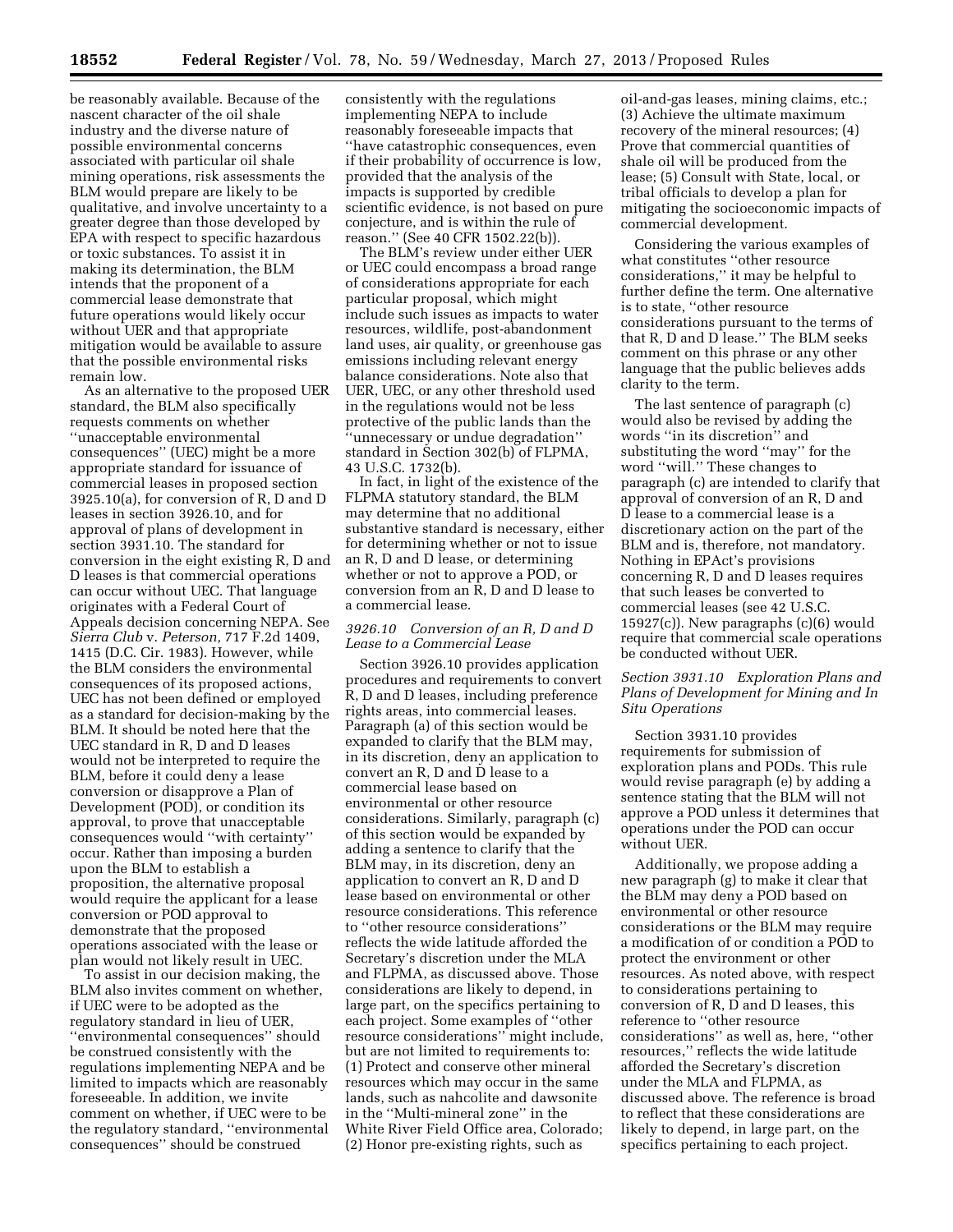## *Section 3931.11 Content of Plan of Development*

Section 3931.11 lists the required contents of a POD. This section would be revised to include additional information that the BLM would require in a POD. For instance, in the surface management regulations at 43 CFR part 3809 there is a similar list of specific information required; however in most program areas, the BLM requests detailed information from private proponents on a project specific basis in order to inform environmental analysis. The new requirements would include submission of a watershed and groundwater-protection plan under new paragraph (h); an airshed review under new paragraph (i); an integrated wastemanagement plan under new paragraph (j); and an environmental-protection plan under new paragraph (k). The new proposed requirements are intended to ensure that adequate measures are in place to protect the environment.

A watershed and groundwaterprotection plan under paragraph (h) would require details on how operations would be conducted in a manner that protects surface and groundwater resources from adverse effects on the quality, quantity, timing, and distribution of water resulting from operations, and how monitoring, adaptive management, and mitigation of adverse impacts would be conducted, both during and after operations.

An airshed review under paragraph (i) is a review of the scientific data and analyses currently available at a reasonable cost relevant to the potential effects of commercial oil shale operations on the air quality of the pertinent airshed. The review would require providing the BLM with useful information to assess the effects of operations on the airshed.

An integrated waste-management plan under paragraph (j) would require information on conducting operations in a manner that would minimize the production of mine waste, and would provide for monitoring, adaptively managing, and mitigating the impacts of waste both during and after operations.

An environmental protection plan under paragraph (k) would be a plan to conduct operations in a manner that would minimize the adverse effects of oil shale operations on the quality of the air and water; wildlife and native plants; and productivity of soils and to also monitor, adaptively manage, and mitigate such adverse effects both during and after operations.

These plans and reviews are intended to facilitate both better decisions by the BLM in reviewing proposed PODs, and

better environmental performance of operations under an approved POD. These plans and reviews are likely to be necessary to properly analyze a POD under NEPA, and thus would be required pursuant to 43 CFR 3931.11(k) in most if not all cases, even in the absence of the proposed amendments to section 3931.11.

#### **IV. Procedural Matters**

## *Executive Order 12866, Regulatory Planning and Review*

Executive Order 12866 requires agencies to assess the benefits and costs of regulatory actions, and for significant regulatory actions, submit a detailed report of their assessment to the Office of Management and Budget (OMB) for review. A rule may be significant under Executive Order 12866 if it meets any of four criteria. A significant regulatory action is any rule that may:

• Have an annual effect on the economy of \$100 million or more or adversely affect in a material way the economy, a sector of the economy, productivity, competition, jobs, the environment, public health or safety, or state, local, or tribal governments or communities;

• Create a serious inconsistency or otherwise interfere with an action taken or planned by another agency;

• Materially alter the budgetary impact of entitlements, grants, user fees, or loan programs or the rights and obligations of recipients thereof; or

• Raise novel legal or policy issues arising out of legal mandates, the President's priorities, or the principles set forth in the Executive Order.

The proposed regulation would modify the commercial oil shale leasing and management regulations that were promulgated in 2008. The main proposal provisions include changes in the royalty applied to production, changes in the information required prior to authorization, and changes in the standards applied to an authorization.

Royalty payments are recurring income to the government and costs to the operator/lessee. As such, they are transfer payments that do not affect total resources available to society. Changes in the royalty rate have the potential to significantly alter the future distributional effects; however, they would not represent a cost or benefit to the economy. OMB defines ''transfer payment'' to include payments to the government in addition to the unearned payments from the government *(Economic Analysis of Federal Regulations Under Executive Order 12866, January 11, 1996, [http://](http://www.whitehouse.gov/omb/inforeg_riaguide)* 

*[www.whitehouse.gov/omb/](http://www.whitehouse.gov/omb/inforeg_riaguide)  inforeg*\_*[riaguide](http://www.whitehouse.gov/omb/inforeg_riaguide)*). In addition, the definition OMB uses encompasses the revenue collected through a fee, surcharge, or tax (in excess of the cost of any service provided) as a transfer payment. Since a royalty is not a payment for service, this OMB transfer payment definition holds that a royalty is a transfer payment and is not to be included in the annual effect to the economy calculation. Thus, even though oil shale royalties may someday amount to billions of dollars of annual revenue, that revenue is excluded from the annual effect to the economy calculation because royalties are transfer payments for purposes of this analysis and as defined in OMB guidance.

Royalty income is dependent on how much oil shale may be produced and the market price of the commodity. Currently, no oil shale product is being commercially produced. However, under the existing royalty provision, and using the production projections, production schedule, U.S. Energy Information Administration (EIA) reference oil price, and other assumptions discussed in the agency's economic analysis, for the period of analysis, total royalty payments could have a net present value of \$4.4 billion. This analysis depends on production estimates generated by the Task Force on Strategic Unconventional Fuels, called for in the Energy Policy Act of 2005. To the extent that conditions differ from those assumed by the Task Force, actual royalty estimates could be significantly different. Given the range of uncertainties involved in whether or to what extent oil shale development may take place in the future, the BLM has not attempted to project the potential change in these transfer payments due to this rule. The amount of these transfer payments would also be impacted by which, if any, of the royalty options presented in the rule is ultimately selected for inclusion in the final rule. Thus, the BLM cannot at present state what the applicable rate will be to establish the distributional effects.

In addition to the proposed royalty provision, there are a number of provisions addressing information and standards associated with lease issuance and approval of the POD. These changes primarily codify in regulation current BLM practices, procedures, and policies. Assuming compliance with existing practices, procedures, and policies, there should not be any increased costs associated with complying with these proposed changes. As proposed, the BLM will not approve a POD unless it determines that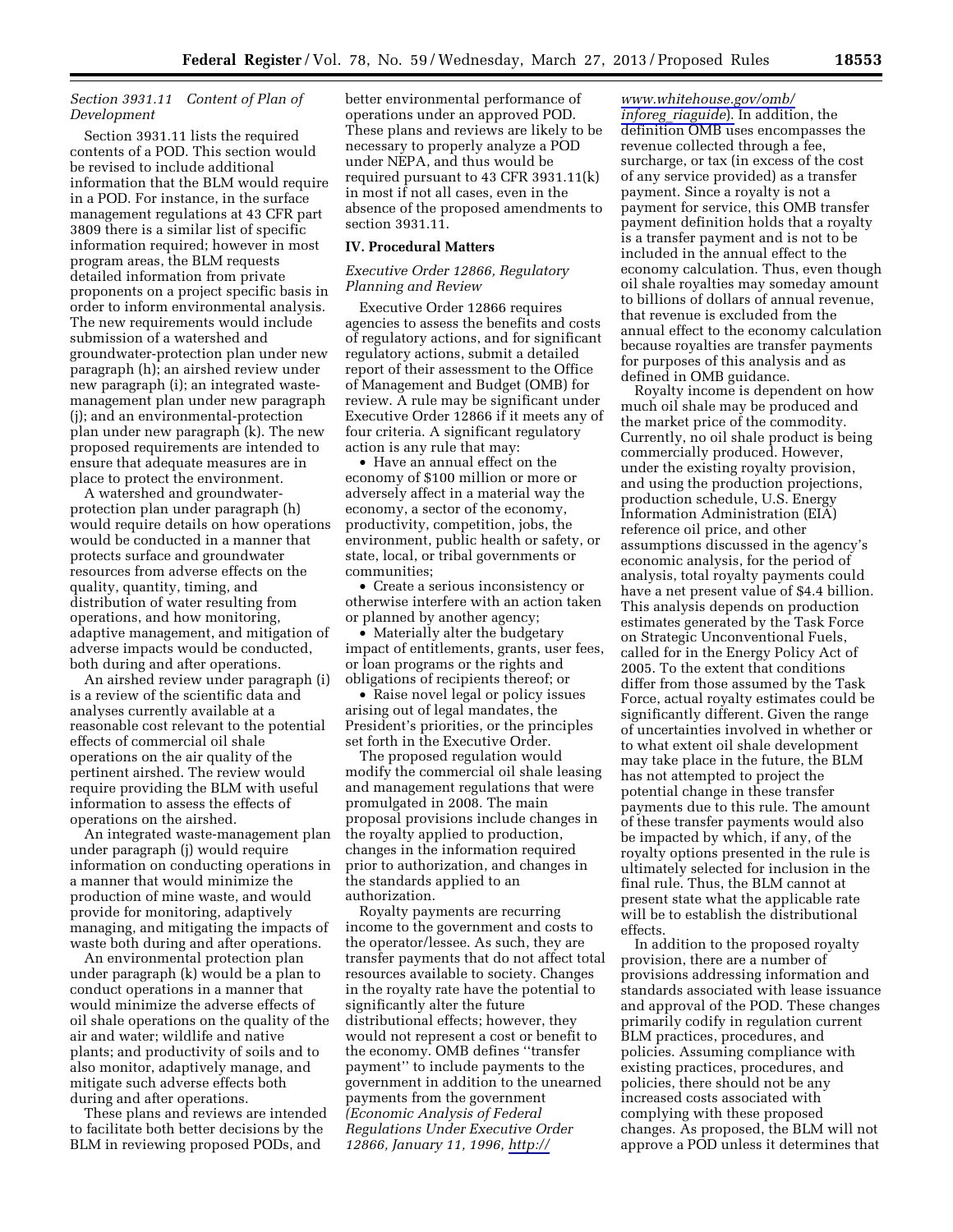operations under the plan can occur without UER. Also under consideration is an alternative standard of UEC. How either standard would be implemented may increase costs to both the BLM and the proponent; however, there is no practical way to make defensible estimates concerning the increased costs.

Based on the available information, we estimate the annual effect on the economy of the regulatory changes will be less than \$100 million and will not adversely affect in a material way the economy, a sector of the economy, productivity, competition, jobs, the environment, public health or safety, or state, local or tribal governments or communities. This rule will not create inconsistencies or otherwise interfere with an action taken or planned by another agency. This rule would not change the relationships of the oil shale programs with other agencies' actions. This rule does not materially affect the budgetary impact of entitlements, grants, loan programs, or the rights and obligations of their recipients. In addition, the proposed rules do not raise any novel legal or policy issues arising out of legal mandates, the President's priorities, or the principles set forth in the Executive Order.

#### *Clarity of Regulations*

Executive Order 12866 requires each agency to write regulations that are simple and easy to understand. The BLM invites your comments on how to make these proposed regulations easier to understand, including answers to questions such as the following:

1. Are the requirements in the proposed regulations clearly stated?

2. Do the proposed regulations contain technical language or jargon that interferes with their clarity?

3. Does the format of the proposed regulations (grouping and order of sections, use of headings, paragraphing, etc.) aid or reduce their clarity?

4. Is the description of the proposed regulations in the **SUPPLEMENTARY INFORMATION** section of this preamble helpful in understanding the proposed regulations? How could this description be more helpful in making the proposed regulations easier to understand?

Please send any comments you have on the clarity of the regulations to the address specified in the **ADDRESSES** section.

## *Small Business Regulatory Enforcement Fairness Act*

For a major rule, as defined by the Small Business Regulatory Enforcement Fairness Act (SBREFA), the BLM must prepare an initial regulatory flexibility

analysis. For SBREFA, a rule may be major if it meets any of three criteria: • Have an annual effect on the

economy of \$100 million or more; • Create a major increase in costs or

prices for consumers, individual industries, Federal, state, or local government agencies, or geographic regions; or

• Have significant adverse effects on competition, employment, investment, productivity, innovation, or on the ability of United States-based enterprises to compete with foreignbased enterprises in domestic and export markets.

If determined to be a major rule SBREFA requires an agency to prepare an analysis when issuing a proposed rule that will have a significant impact on a substantial number of small entities.

The proposed regulation would modify the commercial oil shale leasing and management regulations that were promulgated in 2008. The main proposal provisions include changes in the royalty applied to production, changes in the information required prior to authorization, and changes in the standards applied to an authorization.

In addition to the proposed royalty provision, there are several provisions addressing information and standards associated with lease issuance and approval of the POD. These changes primarily codify in regulation what are current BLM practices, procedures, and policies. Assuming compliance with existing practices, procedures, and policies, there should not be any increased cost associated with complying with these proposed changes. As proposed, the BLM will not approve a POD unless it determines that operations under the plan can occur without UER. Also under consideration is an UEC standard. How either standard would be implemented may increase costs to both the BLM and the proponent; however, there is no practical way to make defensible estimates concerning the increased costs.

Based on the available information, the BLM estimates the annual effect on the economy of the regulatory changes will be less than \$100 million. This rule will not create a major increase in costs or prices for consumers, individual industries, Federal, state, or local government agencies, or geographic regions. In addition, this proposed regulation will not have any significant adverse effects on competition, employment, investment, productivity, innovation, or on the ability of United States-based enterprises to compete

with foreign-based enterprises in domestic and export markets.

## *National Environmental Policy Act (NEPA)*

The proposed regulatory amendments are categorically excluded from the requirement to prepare an environmental assessment (EA) pursuant to the regulations at 43 CFR 46.205 and 46.210. Nonetheless, the BLM has prepared an EA (DOI–BLM– WO–3900–2012–0001–EA) to inform the decision-maker and the public. The EA concludes that this proposed rule would not constitute a major Federal action significantly affecting the quality of the human environment under Section 102(2)(C) of NEPA, 42 U.S.C. 4332(2)(C). A detailed statement under NEPA is not required.

# *Regulatory Flexibility Act*

The Regulatory Flexibility Act (RFA) requires agencies to analyze the economic impact of proposed and final regulations to determine the extent to which there is a significant economic impact on a substantial number of small entities. Executive Order 13272 reinforces executive intent that agencies give serious attention to impacts on small entities and develop regulatory alternatives to reduce the regulatory burden on small entities. When the proposed regulation will impose a significant economic impact on a substantial number of small entities, the agency must evaluate alternatives that would accomplish the objectives of the rule without unduly burdening small entities. Inherent in the RFA is a desire to remove barriers to competition and encourage agencies to consider ways of tailoring regulations to the size of the regulated entities.

The Small Business Administration (SBA) has developed size standards to carry out the purposes of the Small Business Act; those size standards can be found in 13 CFR 121.201. The SBA defines small entities involved in the oil and gas industry, which includes oil shale, as individuals, limited partnerships, or small companies considered at ''arm's length'' from the control of any parent companies, with fewer than 500 employees. For firms involved in oil and gas field exploration services and other field services SBA defines a small entity as having annual receipts of less than \$5 million.

There are currently no active commercial oil shale operations on Federal lands. Six firms hold R, D and D leases. Of those six companies, three are major oil companies, one is a multinational oil shale company, one is a small mining company, and one is a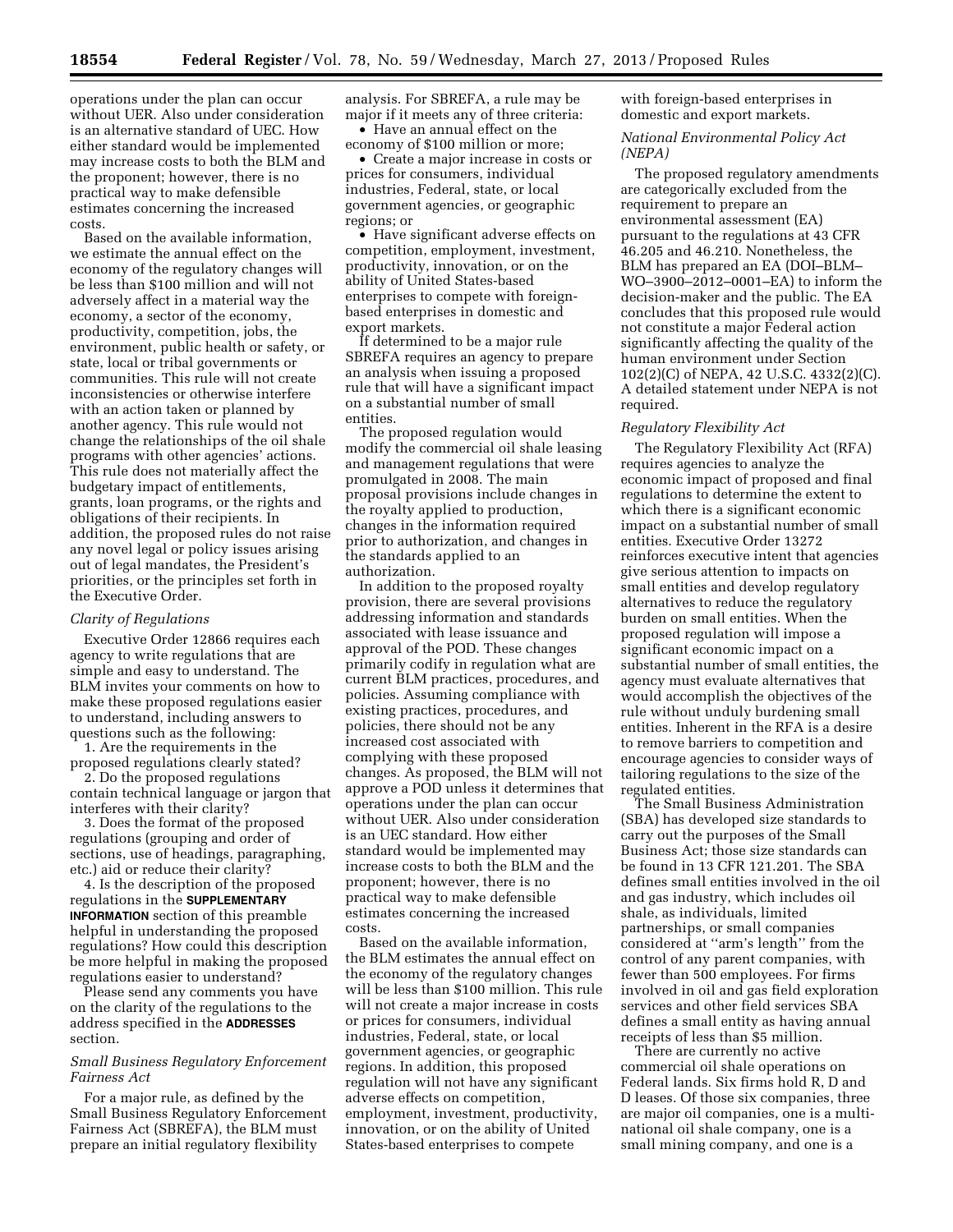small research and development firm. In addition to the current make up of those firms operating on Federal lands, past efforts primarily involved the Federal government or large corporations. Smaller firms were involved, but their involvement was primarily to support larger organizations.

Entities that would be directly affected by this commercial oil shale leasing rule would include most, if not all, firms involved in the exploration and development of oil shale resources on Federal lands. Such firms are a subset of entities involved in the domestic oil shale industry.

The U.S. Census data on firms involved in oil shale research, exploration, and development by number of employees is not available; or at least not available in a form that allows the BLM to separate those firms from the much larger oil and gas industry. Information on firms involved in the oil shale industry is included in the broader categories of Crude Petroleum and Natural Gas Extraction, Support Activities for Oil and Gas Operations, and Petroleum Refineries. Within the Crude Petroleum and Natural Gas Extraction category, over 98 percent of the firms have fewer than 500 employees (U.S. Department of Commerce, Economics and Statistics Administration, U.S. Census Bureau, Number of Firms, Number of Establishments, Employment, and Annual Payroll by Employment Size of the Enterprise for the United States). Seventy-five percent of all firms in the Petroleum Refineries category had fewer than 500 employees. Ninety-two percent of the firms involved in providing oil and gas field service support had average annual receipts of less than \$5 million. This data indicates that the preponderance of firms in the domestic oil and gas industry are small entities as defined by the SBA.

With technological advances and favorable market conditions that will support oil shale development, the BLM anticipates an increase in the number of firms involved in oil shale development. However, the number of firms, large or small, involved in oil shale development on Federal lands will likely remain quite limited. Estimates for the size of the industry in the next 30 years range from 3 to 17 operations involved in the extracting and retorting of shale oil. To put these numbers in perspective, in 2009 there were approximately 6,500 establishments directly involved in the extraction of crude oil and natural gas in the United States. This count does not include establishments primarily engaged in performing drilling and support

activities for oil and gas operations, which adds an additional 10,000 more establishments to that count.

The BLM expects that future oil shale development will involve both large and small firms. If past development efforts are an accurate indicator of the future, most leasing and development will be led by a large, well-capitalized organization, supported by smaller entities. Given the likely size of the industry that may eventually be involved in the leasing and development of Federal oil shale resources, it is our conclusion that this rule would not impact a substantial number of small entities.

Oil shale development is characterized by high capital investment and long periods of time between expenditure of capital and the realization of production revenues and return on investment. Revenues are uncertain because future market prices for oil shale production and by-products are unknown. Therefore, a key economic barrier to private development is the inability to predict when profitable operations will begin. The economic risk associated with this uncertain outcome is magnified by the unusually large capital exposure, measured in billions of dollars per project, required for development.

There are significant barriers to oil shale development, including technological unknowns and potentially significant environmental impacts. But the proposed regulatory changes, including proposed changes to production royalties, are not likely to impede development or have a significant economic impact on lessees or operators, regardless of the firm's size.

The BLM therefore does not anticipate the proposed rule to have a significant economic impact on a substantial number of small entities.

## *Unfunded Mandates Reform Act*

In accordance with the Unfunded Mandates Reform Act (2 U.S.C. 1501 *et seq.*) the proposed rule would not impose an unfunded mandate on state, local, or tribal governments or the private sector, in the aggregate, of \$100 million or more per year; nor would this rule have a significant or unique effect on state, local, or tribal governments. The rule imposes no requirements on any of those entities. Therefore, the BLM is not required to prepare a statement containing the information required by the Unfunded Mandates Reform Act.

## *Executive Order 12630, Governmental Actions and Interference With Constitutionally Protected Property Rights (Takings)*

This rule is a not a government action capable of interfering with constitutionally protected property rights. A takings implication assessment is not required. The rule would not authorize any specific activities that would result in any effects on private property. Therefore, the Department has determined that the rule would not cause a taking of private property or require further discussion of takings implications under this Executive Order.

# *Executive Order 13132, Federalism*

The proposed rule will not have a substantial direct effect on the states, on the relationship between the national government and the states, or on the distribution of power and responsibilities among the levels of government. It would not apply to states or local governments or state or local governmental entities. The management of Federal oil shale leases is the responsibility of the Secretary of the Interior and the BLM. This rule does not alter any lease management or regulatory role of the states or the rules governing revenue sharing with the states. In addition, this rule does not impose any costs on the states. Therefore, in accordance with Executive Order 13132, the BLM has determined that this rule does not have sufficient Federalism implications to warrant preparation of a Federalism Assessment.

## *Executive Order 12988, Civil Justice Reform*

Under Executive Order 12988, the BLM has determined that this proposed rule would not unduly burden the judicial system and that it would meet the requirements of sections 3(a) and 3(b)(2) of the Order.

## *Executive Order 13175, Consultation and Coordination With Indian Tribal Governments*

In accordance with Executive Order 13175, the BLM has found that this rule may include policies that have tribal implications. The rule implements the Federal oil shale leasing and management program, which does not apply on tribal or allotted Indian lands. At present, there are no oil shale leases or agreements on tribal or allotted Indian lands. If tribes or allottees should ever enter into any leases or agreements with the approval of the Bureau of Indian Affairs, the BLM would then likely be responsible for the approval of any proposed operations on Indian oil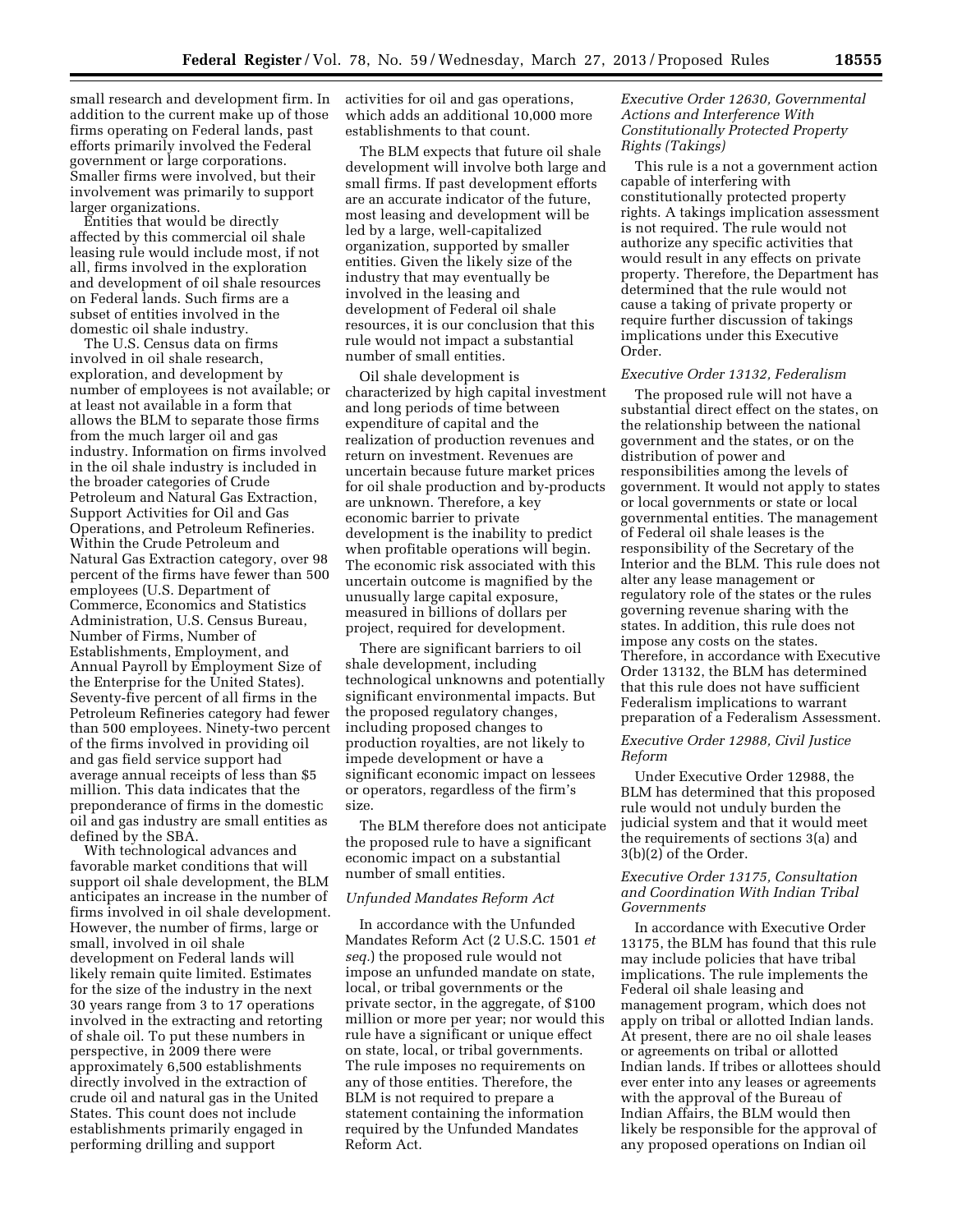shale leases and agreements. In light of this possibility, and because tribal interests could be implicated in oil shale leasing on Federal lands, the BLM has begun consultation on this proposed rule with potentially affected tribes and will continue consulting during the comment period.

## *Information Quality Act*

In developing this rule the BLM did not conduct or use experiments or surveys requiring peer review under the Information Quality Act (Section 515 of Pub. L. 106–554).

## *Executive Order 13211, Actions Concerning Regulations That Significantly Affect Energy Supply, Distribution, or Use*

In accordance with Executive Order 13211, the BLM has determined that the proposed rule would not be likely to have a substantial direct effect on the supply, distribution, or use of energy. Executive Order 13211 requires an agency to prepare a Statement of Energy Effects for a rule that is a significant regulatory action under Executive Order 12866, or any successor order, and is likely to have a significant adverse effect on the supply, distribution, or use of energy.

As discussed earlier in this preamble, under the proposal on future leases, the Secretary is considering several options for replacing the royalty rate structure established by the 2008 final rule. Additional information about oil shale production may be available in the future that would inform the Secretary's decision on royalty rates. The royalty rate and other proposed changes are not anticipated to have a significant negative effect on the economic viability of industry or on the nation's supply, distribution, or use of energy. The BLM believes the proposed rules would not have an adverse effect on the supply, distribution, or use of energy, and therefore has determined that the preparation of a Statement of Energy is not required.

# *Executive Order 13352, Facilitation of Cooperative Conservation*

In accordance with Executive Order 13352, the BLM has determined that this rule would not impede facilitating cooperative conservation; takes appropriate account of and considers the interests of persons with ownership or other legally recognized interests in the land or other natural resources; properly accommodates local participation in the Federal decisionmaking process; and provides that the programs, projects, and activities are consistent with protecting public health

and safety. The proposed revisions to the oil shale regulations are in accordance with the terms of settlement agreement to a lawsuit relating to the 2008 final rule. Several of the proposed revisions are procedural in nature and provide clarification of existing provisions. The proposed rule also includes new environmental protection requirements for plans of development. The proposed rule will not affect opportunities under existing regulatory provisions for governors, state, local, and tribal governments to provide comments prior to the BLM offering the tracts for competitive oil shale leasing.

#### *Paperwork Reduction Act*

The proposed rule contains information collection requirements that are subject to review by OMB under the Paperwork Reduction Act (PRA) (44 U.S.C. 3501–3520). The PRA provides that an agency may not conduct or sponsor, and no response is required for, a ''collection of information'' unless it displays a currently valid control number. Collections of information include any request or requirement that an individual, partnership, or corporation obtain information, and report it to a Federal agency (44 U.S.C. 3502(3) and 5 CFR 1320.3(c)). OMB has approved existing information collection requirements associated with the 2008 Oil Shale Final Rule, and has assigned control number 1004–0201 to those requirements.

In accordance with the PRA, the BLM is inviting public comment on proposed new information collection activity for which the BLM is requesting that OMB revise control number 1004–0201, Oil Shale Management (43 CFR parts 3900, 3910, 3920, and 3930) (expiration date January 31, 2015; 1,795 burden hours; and \$526,597 non-hour cost burdens). The collection of information under the existing and proposed regulations is required to obtain or retain a benefit in connection with oil shale operations. The BLM is requesting an expiration date of January 31, 2015, which is the same expiration date as the existing control number.

The information collection request for this proposed rule has been submitted to OMB for review under 44 U.S.C. 3504(h) of the PRA. A copy of the request can be obtained from the BLM by telephone request to Mary Linda Ponticelli at (202) 912–7115.

The BLM requests comments to:

• Evaluate whether the proposed collection of information is necessary for the proper performance of the functions of the agency, including whether the information will have practical utility;

• Evaluate the accuracy of the Agency's estimate of the burden of the proposed collection of information, including the validity of the methodology and assumptions used;

• Enhance the quality, utility, and clarity of the information to be collected; and

• Minimize the burden of the collection of information on those who are to respond, including through the use of appropriate automated, electronic, mechanical, or other technological collection techniques or other forms of information technology, e.g., permitting electronic submission of responses.

If you wish to comment on the information collection aspects of this proposed rule, please send your comments directly to OMB via fax or electronic mail:

*Fax:* Office of Management and Budget, Office of Information and Regulatory Affairs, Desk Officer for the Department of the Interior, fax (202) 395–5806).

*Electronic mail: oira*\_*[docket@omb.eop.gov.](mailto:oira_docket@omb.eop.gov)* Please indicate ''Attention: OMB Control Number 1004–0201,'' regardless of the method used to submit comments on the information collection burdens. If you submit comments on the information collection burdens, please provide the BLM with a copy of your comments by mail, fax, or electronic mail:

*Mail:* U.S. Department of the Interior, Bureau of Land Management, 1849 C Street NW. Room 2134LM, Attention: Jean Sonneman, Washington, DC. 20240.

*Fax to:* Jean Sonneman at (202) 245– 0050.

#### *Electronic mail:*

*Jean*\_*[Sonneman@blm.gov.](mailto:Jean_Sonneman@blm.gov)* 

OMB is required to make a decision concerning the collection of information contained in this proposed rule between 30 to 60 days after publication of this document in the **Federal Register**. Therefore, a comment to OMB is best assured of having its full effect if OMB receives it by April 26, 2013.

The new collections of information in the proposed rule would be included in revisions to 43 CFR 3931.11, which lists the required contents of a plan of development. At present, control number 1004–0201 authorizes 308 burden hours and no non-hour costs for each plan of development.

The proposed rule would revise section 3931.11 to require the following additional information in a plan of development: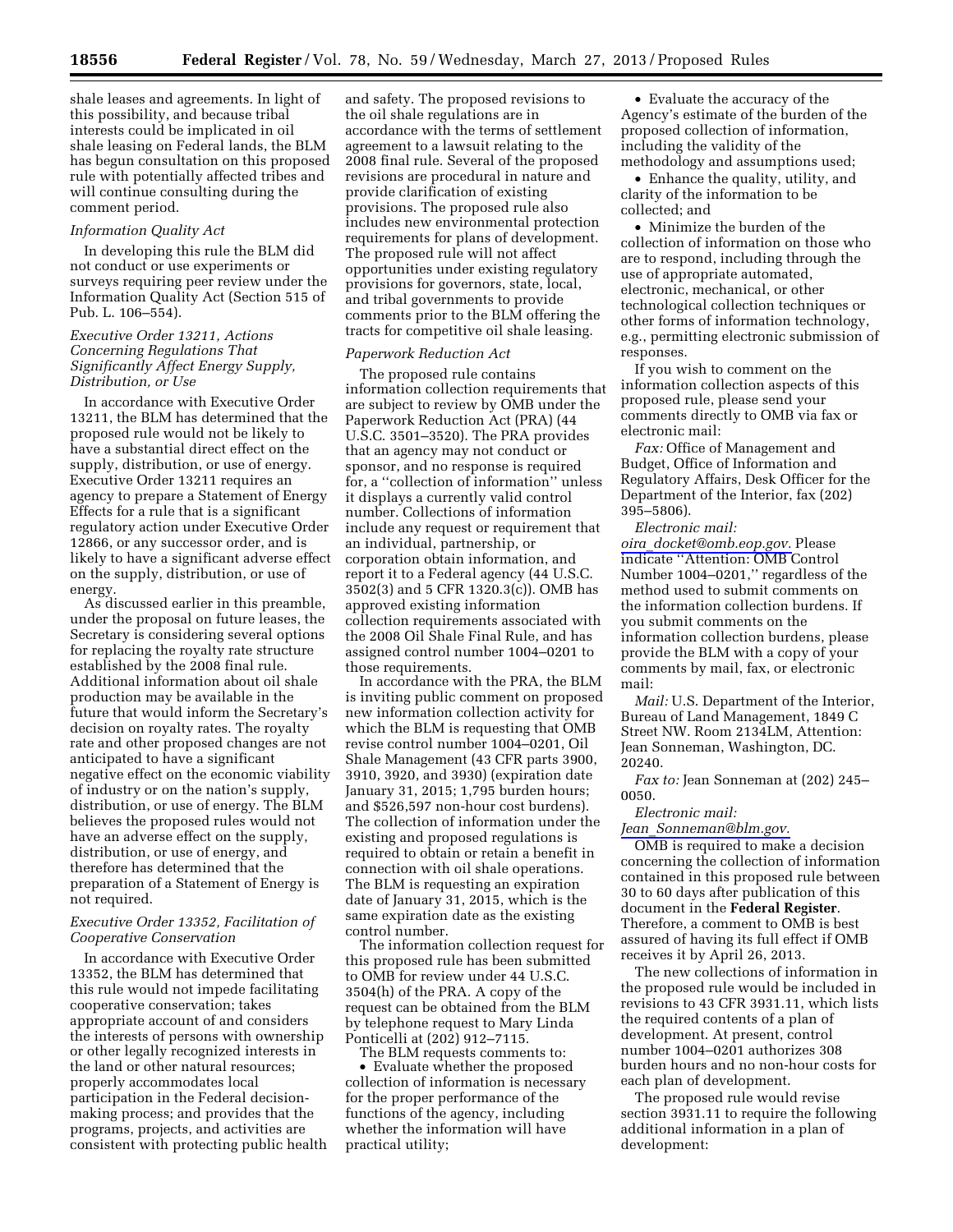Proposed section 3931.11(h) would add a requirement for a watershed and groundwater protection plan:

(1) To conduct operations in a manner that protects surface and groundwater resources from adverse effects on the quality, quantity, timing and distribution of water resulting from operations, and

(2) To provide for monitoring, adaptive management, and mitigation of adverse impacts, both during and after operations. This plan would assist the BLM in assessing and managing potential impacts on an ongoing basis.

Proposed section 3931.11(i) would add a requirement for a review of the scientific data and analyses currently available at a reasonable cost, relevant to the potential effects of commercial oil shale operations on the air quality of the pertinent airshed.

Proposed section 3931.11(j) would require an integrated waste management plan:

(1) To conduct operations in a manner that minimizes the production of mine waste, and

(2) To provide for monitoring, adaptive management, and mitigation of adverse impacts, both during and after operations.

Proposed section 3931.11(k) would require an environmental protection plan:

(1) To conduct operations in a manner that minimizes adverse effects of oil shale operations on the:

(a) Quality of the air and water;

(b) Wildlife and native plants; and

(c) Productivity of soils; and

(2) To provide for monitoring,

adaptive management, and mitigation of adverse impacts, both during and after operations.

The BLM estimates that the watershed and groundwater protection plan, airshed review, integrated waste management plan, and environmental protection plan that would be required under proposed section 3931.11(h), (i), (j), and (k) would each require 10 hours to prepare/assemble. The proposed revisions to section 3911.11 would increase the burden hours associated with the plan of development from 308 hours to 348 hours.

# **Authors**

The principal authors of this proposed rule are Mitchell Leverette, Mary Linda Ponticelli, Larry Jackson, and Paul McNutt, Division of Solid Minerals (Washington Office) and the BLM's Division of Regulatory Affairs (Washington Office).

## **List of Subjects**

## *43 CFR Part 3900*

Administrative practice and procedure, Environmental protection, Intergovernmental relations, Mineral royalties, Oil shale reserves, Public lands-mineral resources, Reporting and recordkeeping requirements, Surety bonds.

#### *43 CFR Part 3920*

Administrative practice and procedure, Environmental protection, Intergovernmental relations, Oil shale reserves, Public lands-mineral resources, Reporting and recordkeeping requirements.

# *43 CFR Part 3930*

Administrative practice and procedure, Environmental protection, Mineral royalties, Oil shale reserves, Public lands-mineral resources, Reporting and recordkeeping requirements, Surety bonds.

Accordingly, for the reasons stated in the preamble and under the authorities stated below, the BLM proposes to amend 43 CFR parts 3900, 3920, and 3930 as set forth below:

## **PART 3900—OIL SHALE MANAGEMENT—GENERAL**

■ 1. The authority citation for part 3900 continues to read as follows:

**Authority:** 30 U.S.C. 189, 359, and 241(a), 42 U.S.C. 15927, 43 U.S.C. 1732(b) and 1740.

■ 2. Amend § 3903.52 by revising paragraph (b) to read as follows:

## **Subpart 3903—Fees, Rentals, and Royalties**

## **§ 3903.52 Production royalties.**

\* \* \* \* \* (b) The royalty rate will be set by the BLM in the notice of sale as provided in section 3924.5(b)(3) of this part or, for R, D and D conversion, will be established by the Secretary of the Interior.

#### **PART 3920—OIL SHALE LEASING**

■ 3. The authority citation for part 3920 continues to read as follows:

**Authority:** ; 30 U.S.C. 241(a), 42 U.S.C. 15927, 43 U.S.C. 1732(b) and 1740.

#### **Subpart 3925—Award of Lease**

 $\blacksquare$  4. Amend § 3925.10 by revising paragraph (a) to read as follows:

#### **§ 3925.10 Award of lease.**

(a) The lease may be awarded to the highest qualified bidder whose bid meets or exceeds the BLM's estimate of FMV, except as provided in § 3924.10. The BLM will not issue a commercial lease unless it determines that oil shale operations can occur without unacceptable environmental risk. When the BLM determines that the lease should be issued, it will provide the successful bidder 3 copies of the oil shale lease form for execution. Commercial oil shale leases will be issued only under the procedures in this part.

\* \* \* \* \*

## **Subpart 3926—Conversion of Preference Right for Research, Development, and Demonstration (R, D and D) Leases**

■ 5. Amend § 3926.10 by revising paragraph (a) by adding a sentence to the end of the paragraph, by revising the introductory text of paragraph (c), and by adding paragraph (c)(6) to read as follows:

## **§ 3926.10 Conversion of an R, D and D lease to a commercial lease.**

(a) \* \* \* The BLM may, in its discretion, deny an application to convert an R, D and D lease to a commercial lease based on environmental or other resource considerations.

\* \* \* \* \*

(c) The lessee of an R, D and D lease has the exclusive right to acquire any and all portions of the preference right area designated in the R, D and D lease, up to a total of 5,120 acres in the lease. The BLM may, in its discretion, deny an application to convert an R, D and D lease to a commercial lease based on environmental or other resource considerations. The BLM may approve the conversion application, in whole or in part, if it determines that:

(6) Commercial scale operations can be conducted without unacceptable environmental risk.

\* \* \* \* \*

\* \* \* \* \*

## **PART 3930—MANAGEMENT OF OIL SHALE EXPLORATION AND LEASES**

■ 6. The authority citation for part 3930 continues to read as follows:

**Authority:** 25 U.S.C. 396d and 2107, 30 U.S.C. 241(a), 42 U.S.C. 15927, 43 U.S.C. 1732(b), 1733, and 1740.

## **Subpart 3931—Plans of Development and Exploration Plans**

■ 7. Amend § 3931.10 by revising paragraph (e) and adding new paragraph (g) to read as follows: